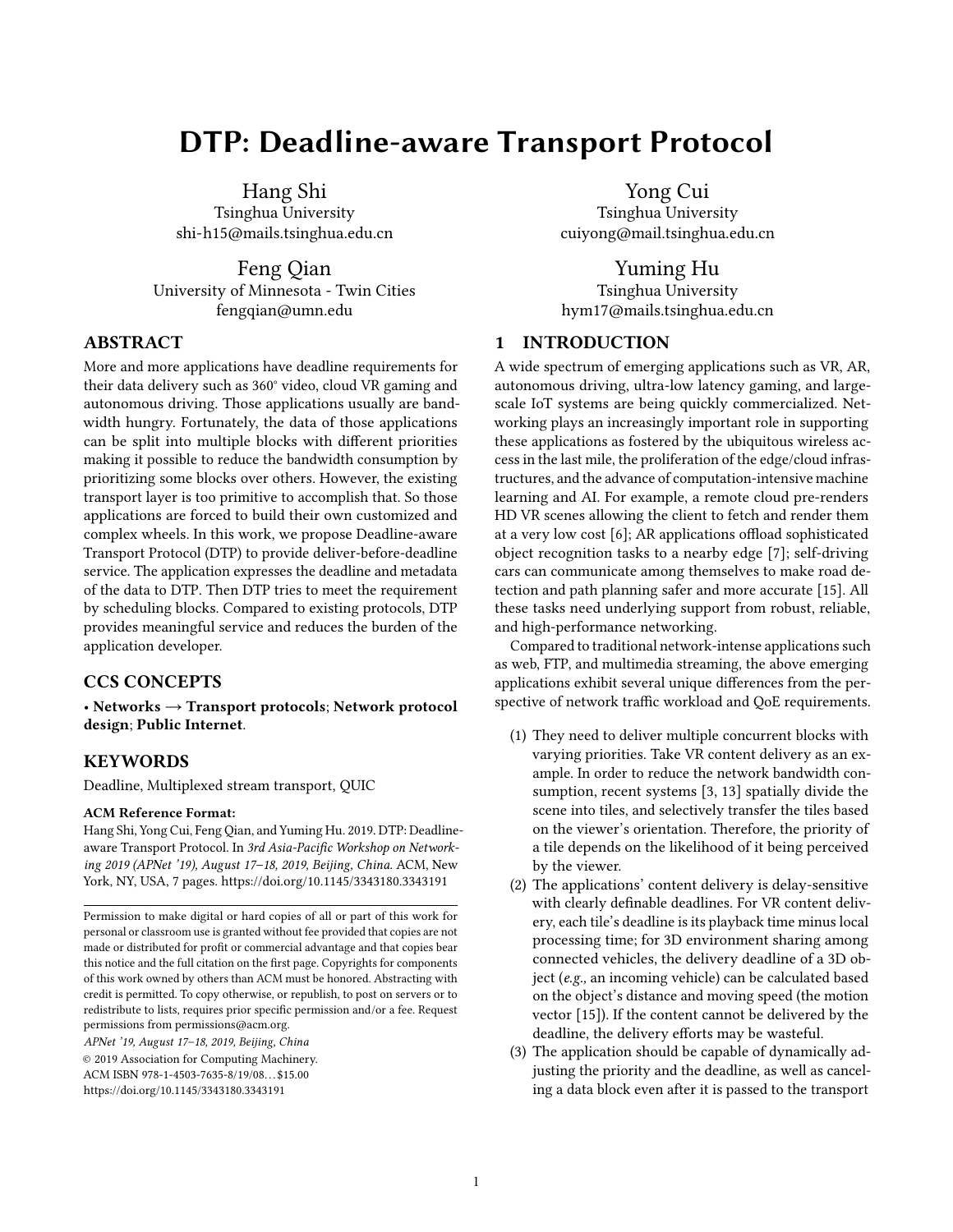layer's send buffer. This may occur when, for example, the VR server has estimated a more accurate head pose position, or when a self-driving car updates a 3D object's moving trajectory, distance, or speed.

In [§2,](#page-1-0) we showcase more examples that call for the above features. Admittedly, they can be realized at the application layer. Many existing systems indeed did that, with the downside being the additional development overhead and inflated application code base. Realizing all transport features in the application layer also violates layered principle in networking, making the application hard to develop and maintain. In addition, realizing some of the features such as canceling a piece of committed data may even require highly intrusive modification such as injecting an OS kernel module [\[13\]](#page-6-4).

Motivated by the above use cases, in this position paper, we propose DTP (Deadline-aware Transport Protocol), a transport protocol to support the aforementioned features: content priority, deadline, dynamic adjusting them, and canceling enqueued data. DTP thus lets developers focus on the application logic (e.g., how to compute the deadline) instead of the common transport-layer mechanism required by the applications (e.g., how to enforce the deadline). We use QUIC as the base transport protocol due to its increasing popularity, its full user-space implementation, and its support of concurrent streams[\[1\]](#page-5-1) that provide a useful building block for DTP.

Despite the straightforward idea, developing DTP and integrating it into QUIC is challenging in several aspects. How to properly design the application API? How to make DTP's data block based content delivery compatible with QUIC's byte stream oriented paradigm? How to allow a block to be safely canceled? How to design a scheduler that jointly considers the blocks' priority and deadline? We provide highlevel solution directions in the remainder of this paper.

Overall, the contributions made by this paper is two-fold. First, we identify common transport-layer requirements from emerging applications such as AR, VR, and autonomous driving. Second, we propose DTP and sketch its key design. We are currently implementing DTP, and plan to thoroughly evaluate it on real applications and to make our implementation open-source.

#### <span id="page-1-0"></span>2 BACKGROUND AND MOTIVATION

Emerging applications such as 360° video and cloud VR/gaming has the deadline requirement for its data transfer. To get a smooth user experience, they use similar techniques such as viewport prediction and transfer prioritization. We first conduct case studies of those applications and then motivate our new transport protocol.

#### 2.1 Case study 1: 360° video streaming

360° video is gaining popularity on video platforms such as YouTube and Facebook. User is free to change her view direction when watching the video and get an immersive experience. It is realized by projecting the panoramic screen onto the display based on the user's viewport. Many researchers developed tile-based streaming[\[9,](#page-6-5) [14\]](#page-6-6) for 360° video. The panoramic scene is divided into many tiles. Instead of streaming the whole panoramic scene, it only streams those tiles which fall into the user's viewport[\[13\]](#page-6-4), or stream in-viewport tiles in high quality compared to non-viewport tiles[\[3\]](#page-5-0). Then on the client side, the tiles are get decoded in parallel and combined together. The delay of one tile will stall the whole video streaming otherwise user will see the fragmented content.

The tile-based solution is simple and effective in reducing the bandwidth requirement and smoothing the playback experience. One key module of the tile-based streaming is to rank and determine the tile set to stream. The tile to stream should be chosen based on the attention of the user. The more likely it is to be viewed by the user, the more important is the tile. So researchers develop various viewport adaptive methods[\[3,](#page-5-0) [13,](#page-6-4) [14\]](#page-6-6) to facilitate the tile-based streaming. One common approach is to predict the user's head movement to determine which tiles a user is going to watch in the next few seconds then request those tiles. To cope with the prediction error, the server needs to be able to update rankings of the tile set based on the most recent prediction result.

#### 2.2 Case study 2: cloud VR gaming

Virtual reality can provide user completely immersive experience. Due to the computing power and thermal limit of the mobile phone, it is hard to realize high-quality VR experience. To overcome those limitations, many studies try to leverage the cloud/edge computation power to render high-quality VR content and stream it back to the mobile device. They split the VR scene to multiple slices and do parallel rendering, encoding and transferring. This is similar to the 360° video. The difference with 360° video is VR game content can be split into dynamic foreground object and relatively static background scene. They have different movement patterns. The foreground object is interactive and sometimes maybe manipulated by the user. However, the background scene is relatively static and only change when user trigger movement in the virtual world and the speed of the virtual world movement is not the same as the user movement in the real world unlike the viewport change triggered by head movement.

Based on this observation, Zeqi et al. [\[6\]](#page-6-1), Teemu et al. [\[5\]](#page-6-7) develop cooperative rendering architecture called Furion and CloudVR. The mobile device is responsible to render the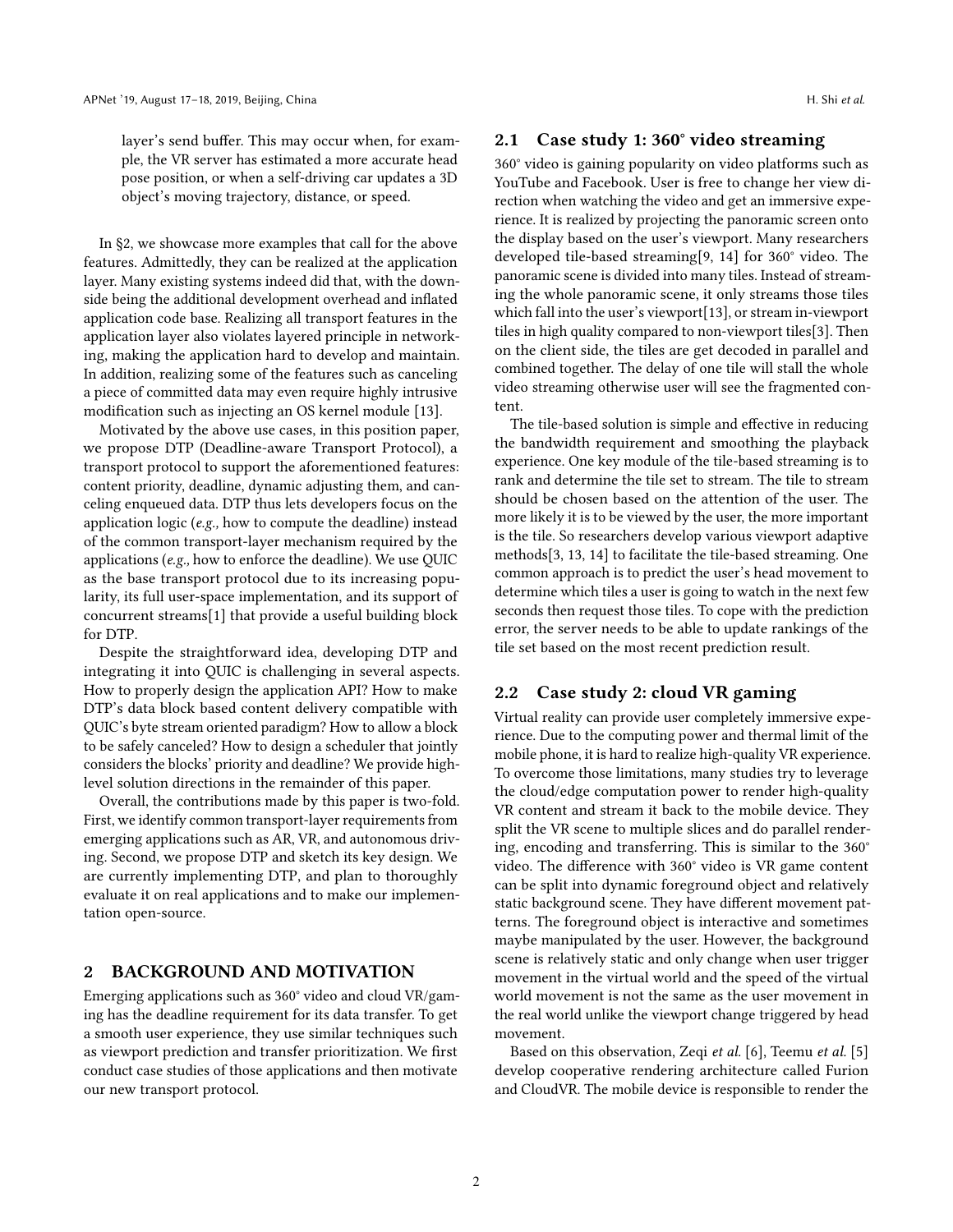dynamic foreground object and the cloud server handles the background scene rendering. CloudVR supports dynamic object placement. When the user begins to interact with an object, the object will be fetched from the server to be rendered locally. Furion only has a single foreground interactive object but it does prediction and pre-fetch of the background scene based on user location and movement in the virtual world. Luyang et al. [\[8\]](#page-6-8) also develop a remote rendering untethered VR system. It uses the display VSync signal to synchronize the client displaying and remote server rendering. Missing the VSync signal can lead to severe display delay. This VSync delay can be viewed as the deadline of the object transmission.

# 2.3 Case study 3: cooperative augmented vehicular reality

Autonomous vehicles use a variety of sensors such as Li-DAR, Radar and stereo cameras to sense the surroundings. These sensors scan the surrounding environment periodically. However, they have limited range and only have line-ofsight visibility so they cannot perceive far away or occluded objects. To overcome those limitations, Hang et al. [\[15\]](#page-6-3) proposed the Augmented Vehicular Reality(AVR), which extends the visual horizon of vehicles by wirelessly sharing visual information between each other.

Sharing the visual information wirelessly between vehicle faces several challenges. First, the bandwidth requirement of transmitting full visual information is far exceeding the current Vehicle-to-Vehicle wireless technology. To reduce the bandwidth requirement of communication, the sender can prioritize some objects to others. The visual information can be separated into two parts: static 3D map and dynamic objects. Those dynamic objects can be split into multiple tiers based on their distance/velocity. Then the sender can choose to send only the critical objects to another vehicle, saving the bandwidth.

Second, the latency requirement of that information is stringent because the vehicle is fast moving and needs to react quickly. By applying motion prediction on some objects such as cars and human, it can avoid sending them. The motion prediction can also facilitate the prioritization of objects.

# <span id="page-2-0"></span>2.4 Common transport requirements of emerging real-time applications

We summarize the common transport requirements of those applications as follows.

Deadline requirement for its block-based data transmission. Those applications all generate and process the data in block fashion and each block has a clear deadline

requirement. A partial delivered block is useless for those applications. Each block can be independently processed. In 360° video, each tile in one GOP is a block and the deadline of tiles and objects is its render time minus local processing time. In cloud VR gaming, each background scene and foreground object is a block. Missing deadline will cause the blank or stalled scene. In autonomous driving, each 3D object is a block and its deadline can be calculated based on its distance and moving speed.

#### Multiple blocks with different priorities and deadlines.

In those applications, there are many blocks need to be transferred. Those blocks have different impact on application performance making it possible to reduce the bandwidth consumption by prioritizing some blocks over others.

In 360° video, the priority of the tile can be set according to the user's viewport. The tile in the center of the viewport has a higher priority compared to peripheral tiles.

In cloud VR gaming, the foreground objects and background scene are separate blocks. Foreground objects have a higher priority than the background scene. The deadlines of foreground objects are tighter than one of the background scene. Different foreground objects can also have different priorities and deadlines based on the possibility of user interaction.

In autonomous driving, different dynamic objects have different priorities. One way to set the priority of an object is to set it by how dangerous it is to other vehicles if they do not have the sight of that object. For example, the fast oncoming vehicle has a higher priority to the following vehicle than a slow-moving and far-away bicycle.

Predictive fetching and correction of the prediction. To get a smooth user experience, those applications usually use predictive fetching/rendering based on possible movement trajectory. These predictions may have errors and need to be corrected immediately.

In 360° video, the tile priority is determined based on the viewport. And the viewport is constantly changing. It is necessary to use the user head movement trace to predict the viewport in the next few seconds. When the prediction is updated, the tile priority should be updated too. If the user completely turns its attention away from the previous prediction, then the tile transmission should be canceled too.

In cloud VR gaming, the background scene is fetched based on the avatar location and possible movement direction. The foreground object is also dynamically changed based on the user interaction intention. Similar to 360° video they both involve the prediction and prefetch.

In autonomous driving, only part of the frame which is out of line-of-sight is shared with other vehicles. The relative position the occlusion is constantly changing. It is necessary to predict the occlusion status to determine the priority of the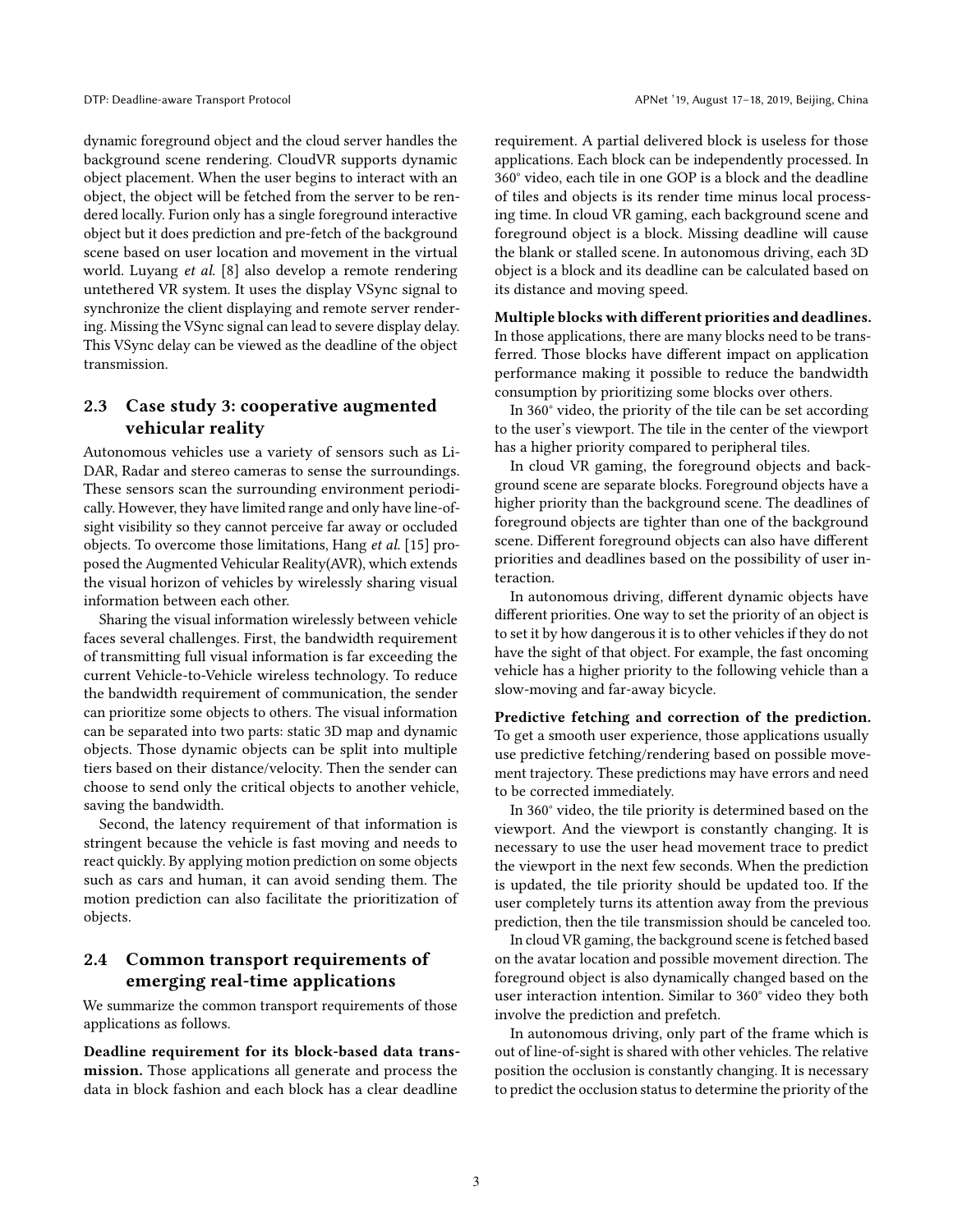object. The movements of other objects need to be predicted to determine its priority too. Those predictions may be wrong and should be updated too.

# 2.5 Lack of support in current transport protocols

In short, those applications need a transport solution which can provide a dynamic, multi-block based and deliver-beforedeadline service. No existing transport protocol can provide such a service. TCP and UDP are single-stream oriented. And it is not aware of the deadline of the data transmission. QUIC has multi-stream support. Each stream can be assigned with a priority according to its RFC[\[4\]](#page-5-2). However, it lacks the deadline support and the priority usage in the scheduler is not well studied too. QUIC is also providing reliable delivery which conflicts with the real-time nature of the above applications. Those applications prefer the data freshness over reliability. Real-time Transport Protocol(RTP)[\[16\]](#page-6-9) does favor freshness over reliability but it is not aware of the deadline and does not provide block-based delivery either. The lack of support of current transport protocols are summarized in table [1.](#page-3-0)

<span id="page-3-0"></span>

| Features       | TCP | UDP | <b>RTP</b> | OUIC   | Ideal   |
|----------------|-----|-----|------------|--------|---------|
| Block-based    | N٥  | Yes | Nο         | Nο     | Yes     |
| Deadline-aware | N٥  | N٥  | Nο         | Nο     | Yes     |
| Timeliness     | N٥  | N٥  | Yes.       | Nο     | Yes     |
| Prioritization | Nο  | No. | Static     | Static | Dynamic |
|                |     |     |            |        |         |

Table 1: Comparison of different transport protocols

Without proper transport protocol support, applications are forced to build their own wheels. Each application has to handle the prioritization, sending and acknowledging of data etc. which are tedious and complex, resulting in a bloated code base. Otherwise, they just use some off-the-shelf protocols such as TCP which results in the inferior performance. We propose Deadline-aware Transport Protocol (DTP) to provide such a service. DTP follows the classic principle of separating policy and mechanism. Application provide the requirement and necessary metadata of the data to transport layer. The metadata indicates the policy for how the data should be transmitted. Transport layer provides the common mechanism to implement the policy. The details of the policy execution process is encapsulated at the lower level, which frees the application from the micro management job of the data delivery.

#### 3 DESIGN

DTP is extended based on QUIC because QUIC provides many useful building blocks including full encryption, flexible congestion control and multiplexing without head-of-line

blocking etc. QUIC is also a user space library and has many well-supported implementations. In this section, we discuss the design of DTP.

# 3.1 Architecture

The sender side architecture is shown in section [3.1.](#page-4-0) When block along with its metadata is sent from the application to the transport layer, it will be put into a dedicated buffer. Then scheduler will choose the block to send. After that, the packetizer will divide those blocks into packets. A congestion control module is responsible to send packets, collects ACK, do packet loss detection. Then it will put the lost data back to the retransmission queue of each block. And send back network status such as bandwidth and RTT to the scheduler to facilitate the schedule decision.

We made several changes to QUIC architecture. First and foremost, DTP extend the QUIC to support the block based delivery without changing the wire-format. QUIC RFC[\[4\]](#page-5-2) requires QUIC implementation to support the stream prioritization. So an intuitive way of mapping block to stream is to put blocks with same priority into one stream. In this way, we can reuse most part of a QUIC scheduler for prioritization. However, this mapping faces an inherent problem. QUIC's reliable byte stream nature conflicts the timeliness and dynamic of block delivery. Suppose one block in the middle of stream 1 passed its deadline and is decided to be dropped. There is no easy way to mark the specified block as obsolete. Existing extension to add unreliable or partial reliable trans-mission to QUIC cannot accomplish that. Lubashev et al. [\[10\]](#page-6-10) propose to mark parts of the stream(to a certain byte offset) as unreliable. Both solutions cannot specify a byte range to be unreliable. This solution also introduces many other complexities. Such as the conflict between max block size and the max stream data size for flow control. What if the total block size exceeding the flow control limit of the stream? And we also need another framing sub-protocol(specifying delimiter) to assemble blocks to stream. This will introduce extra processing and transport overhead.

We take another simple approach: mapping block to QUIC stream one to one. If the block is decided to be dropped, we just utilize the standard stream cancellation process of existing QUIC protocol, which is sending the RESET\_STREAM frame to cancel the stream. The RESET STREAM frame will trigger the flow control update as the normal QUIC. Using this mapping, we can reuse the max stream data size as the max block size too so don't need to introduce a new transport parameter during the handshake. We can also map the block id to stream id without breaking the stream id semantic using eq. [\(1\)](#page-4-1). The stream type bits is defined in QUIC RFC[\[4\]](#page-5-2). By using the FIN bit of the STREAM frame, the receiver can easily determine whether the block transmission is finished.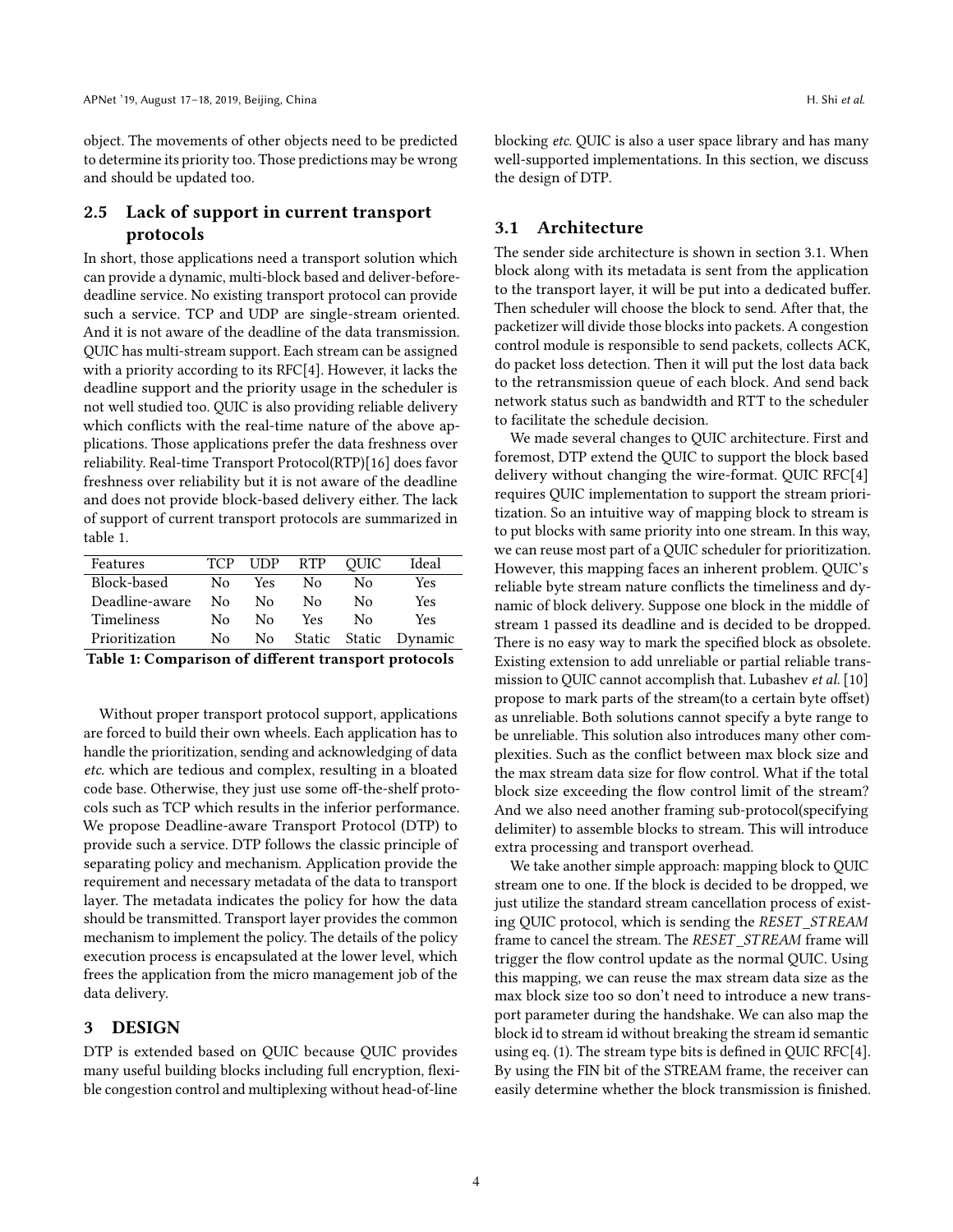<span id="page-4-0"></span>

Figure 1: The architecture of DTP

<span id="page-4-1"></span>stream\_id = (block\_id << 2) & stream\_type\_bits (1)

Second, we disable the multiplexing of different streams into one packet as suggested in QUIC RFC[\[4\]](#page-5-2). The reason is twofold. First is to avoid one packet loss blocks multiple blocks' progress. Second is to simplify the retransmission process when one of blocks get dropped. Without multiplexing, retransmission of the lost packet will involve fewer payload changes.

Third, the scheduler obtains networking estimate from the congestion control module. The bandwidth can be calculated using the congestion window (like Cubic) or the delivery rate (like BBR). We set the default congestion control algorithm to BBR because it won't fill the in-network buffer.

# 3.2 API

As pointed out in section [2.4,](#page-2-0) what applications really need is a block-based delivery. When we talk about the deadline, the meaningful deadline to the application is the block completion time i.e., the time between when the block is generated at the sender and when the block is submitted to the application at the receiver. We extend the BSD socket API to let application attach metadata along with the data block, as is shown in fig. [2.](#page-4-2) Those metadata is listed as follows.

- (1) Each block has a unique identifier, represented by an integer id. The id will be sent to the receiver so sender and receiver can use this to identify the block. This argument should be carried when requesting an update or retreat of a block.
- (2) Each block has a deadline requirement. The deadline argument represents the desired block completion time in milliseconds.
- (3) Each block has its own importance to the user experience. The application can assign the block a priority to indicate the importance of the block. The lower the priority value, the more important the block thus the more likely the block get delivered.

DTP: Deadline-aware Transport Protocol APNet '19, August 17–18, 2019, Beijing, China

<span id="page-4-2"></span>Sender:

int send(int fd, void \*block, size  $t$  size, int id, int priority , int deadline ); int update(int fd, int id, int priority, int deadline); int retreat (int  $fd$ , int  $id$ ); Receiver: int receive (int fd, void ∗block, size\_t size, int ∗id);

#### Figure 2: Interfaces of DTP

The API of DTP is shown in fig. [2.](#page-4-2) The  $fd$  is the QUIC connection id. The update and retreat function is used to update or cancel the block sending. The return value of update and retreat function indicate the success of the action. Both functions will return 0 if succeeds, -1 if fails.

Both send and receive are running in non-block mode. The return value of send is the delivery rate of blocks with the same priority. The application can utilize this information to adjust the sending rate of each priority. For example, if the application finds the lowest priority blocks always get dropped due to the limited bandwidth, the application can stop generate those blocks to save the computation power.

The receive function will copy the receiving block into the buffer allocated by the caller (Specified by void <sup>∗</sup> block and size\_tsize). The id of the block will be put into the id argument. receive function will only copy the full received block. If there is still packets of the block that has not arrived, receive will not return those block to application. That is because the block may get canceled or dropped by the sender. A partial block will cause confusion of the receiver. The return value of receive is the actual size of the block. If the block size specified in the receive function is smaller than the size of the receiving block, then the block will be partial copied. Next time receive function is called, the remaining block will be copied and the id will be the same. This fragmentation will give extra burden to applications. To avoid the fragmentation, sender and receiver can negotiate a max block size when handshaking.

# 3.3 Deadline-aware scheduler

We extend the scheduler in QUIC to take into account many factors when picking blocks in sender buffer to send. The goal of the schedule is to deliver as much as high priority data before the deadline and drop obsolete or low-priority blocks. To achieve this, the scheduler utilizes both bandwidth and RTT measurement provided by the congestion control module and the metadata of blocks provided by the application to estimate the block completion time. The scheduler will run each time ACK is received or the application push the data.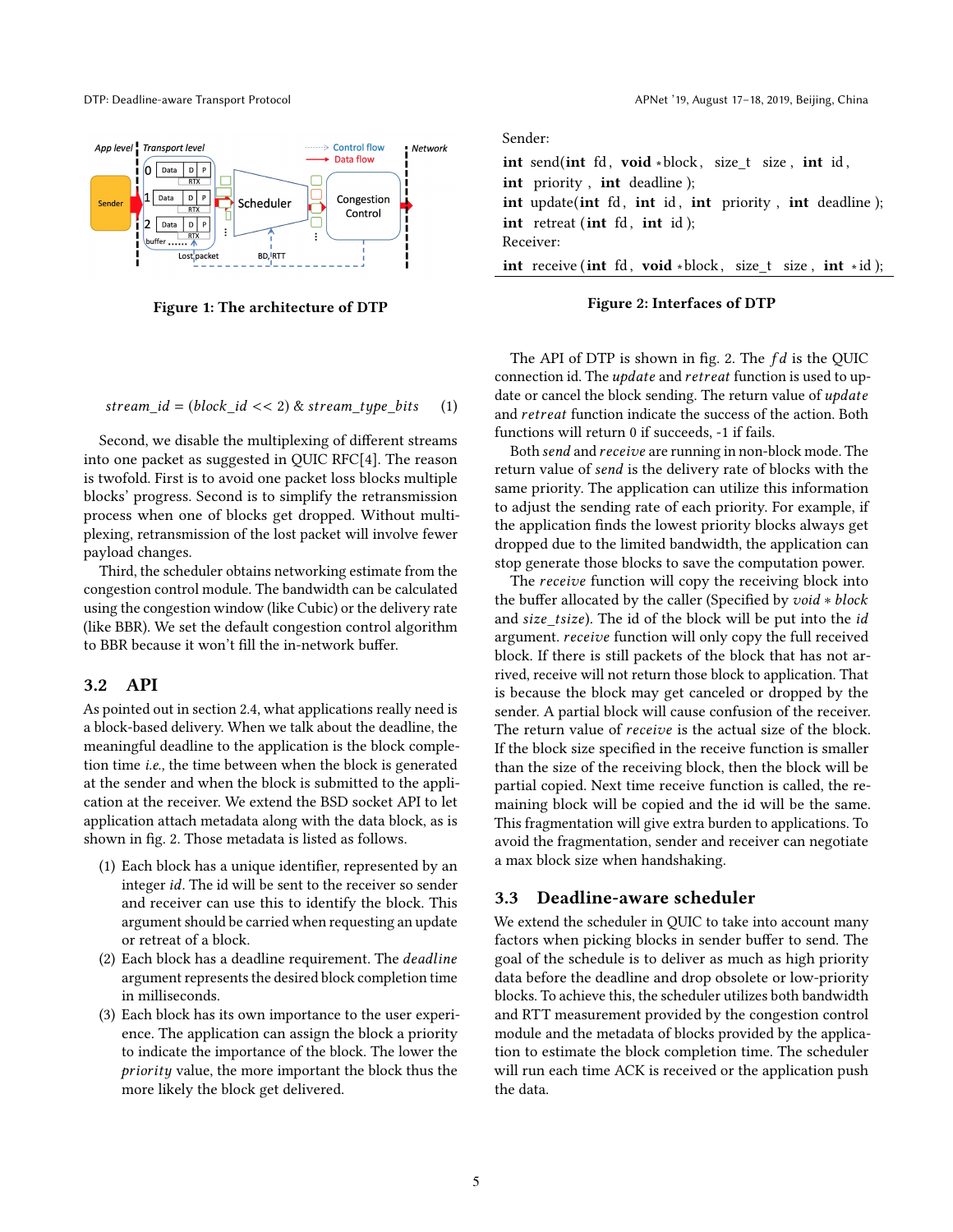Currently, the scheduler in QUIC will only consider the priority of the stream. However, this simple algorithm cannot get optimal result in some cases. Suppose the bandwidth reduces and the scheduler choose not to send the low priority stream. Then the bandwidth is restored. In this time, the data block with lower priority is closer to the deadline then the high priority stream. If in this round the scheduler still chooses to send the high priority stream, then the low priority stream may miss the deadline next round and get dropped. In some cases, the scheduler can choose to send a low priority stream because it's more urgent. But it should do so without causing the high priority stream missing the deadline.

Another factor which needs to be taken into account is the block remaining size to transfer. Dropping a block when it is about to finish transmission will waste all previous resource because partial delivery of a block is meaningless.

<span id="page-5-3"></span>Real Priority = priority×|deadline-(
$$
\frac{remaining size}{bandwidth} + \frac{RTT}{2}
$$
)|  
(2)

We use a function  $f(deadline, priority, remaining size, RTT,$ bandwidth) to combine all those factors into a Real Priority value (smaller value means higher priority). Then the scheduler just picks the block with the smallest value. One example function is shown in eq. [\(2\)](#page-5-3). The function calculates the block remaining transmission time using  $\frac{remaining size}{band width} + \frac{R11}{2}$  then<br>compare it to the deadline. The more close to the deadline compare it to the deadline. The more close to the deadline, the smaller the real priority value. In this way, the scheduler can take into account the deadline approaching and priority into account. Blocks which are severely overdue will get big real priority value and can be dropped accordingly.

The scheduler algorithm works as follows. First, the scheduler updates the Real Priority value based on the function specified by the application. If the Real Priority is bigger than a threshold  $\alpha$  which is also set by the application. Then it will drop the block and send the RESET STREAM frame to notify the other end. After that the block with the lowest Real Priority value is returned.

#### 4 RELATED WORK

Traditional real-time application optimization There is a lot of work regarding how to improve traditional realtime application performance. The typical example is video conferencing. Many solutions couples the application level rate adaptation along with network transport.

WebRTC, Google Hangouts, Apple Facetime both take a reactive approach to adjust the bitrate of the video. When congestion happens, it will send the already encoded frame anyway, then reduce the encoding bitrate for future frames. This reactive process is slow and can not mitigate congestion.

Salsify[\[2\]](#page-5-4) propose to codesign the encoder and transport layer together to fine-tune the encoded frame size according to network capacity. However, this approach requires to replace the whole stack and does not support hardware encoder and decoder.

Real-time transport protocol There are also many transport protocols to support these real-time applications. RTP and RTCP were designed at the mid-1990s when the network condition is suboptimal. To make use of such a network, they design many complex mechanisms such as redundancy, time sync etc.. However, due to its complexity and many optimizations just for media transportation, it is not easy to deploy and adapt to newer applications and networking environment.

Perkins et al. [\[12\]](#page-6-11) discuss the mapping between RTP and QUIC and extend QUIC to support real-time media transport. Palmer *et al.* [\[11\]](#page-6-12) propose extension for QUIC to support video streaming. Compared with their proposals, our proposal is more general and focus on deadline requirements for emerging applications instead of optimizing for specific existing application.

# 5 CONCLUSION

Motivated by emerging real-time applications, we design a new transport protocol DTP to meet the deadline requirement of data delivery. We further design a new scheduler to prioritize some blocks when network bandwidth is limited. Our protocol is extended based on QUIC and fully compatible with QUIC wire format. Using our protocol can free the application developer from worrying about the network conditions.

# ACKNOWLEDGMENTS

We thank the anonymous reviewers for their feedback on the paper. This work is supported by National Key R&D Program of China (no. 2018YFB1800303) and NSFC Project (No. 61872211).

#### REFERENCES

- <span id="page-5-1"></span>[1] Yong Cui, Tianxiang Li, Cong Liu, Xingwei Wang, and Mirja Kühlewind. 2017. Innovating transport with QUIC: Design approaches and research challenges. IEEE Internet Computing 21, 2 (2017), 72–76.
- <span id="page-5-4"></span>[2] Sadjad Fouladi, John Emmons, Emre Orbay, Catherine Wu, Riad S Wahby, and Keith Winstein. 2018. Salsify: Low-Latency Network Video through Tighter Integration between a Video Codec and a Transport Protocol. In NSDI 18.
- <span id="page-5-0"></span>[3] Jian He, Mubashir Adnan Qureshi, Lili Qiu, Jin Li, Feng Li, and Lei Han. 2018. Rubiks: Practical 360-Degree Streaming for Smartphones. In Proceedings of the 16th Annual International Conference on Mobile Systems, Applications, and Services. ACM, 482–494.
- <span id="page-5-2"></span>[4] Jana Iyengar and Martin Thomson. 2019. QUIC: A UDP-Based Multiplexed and Secure Transport. Internet-Draft draft-ietf-quic-transport-19.